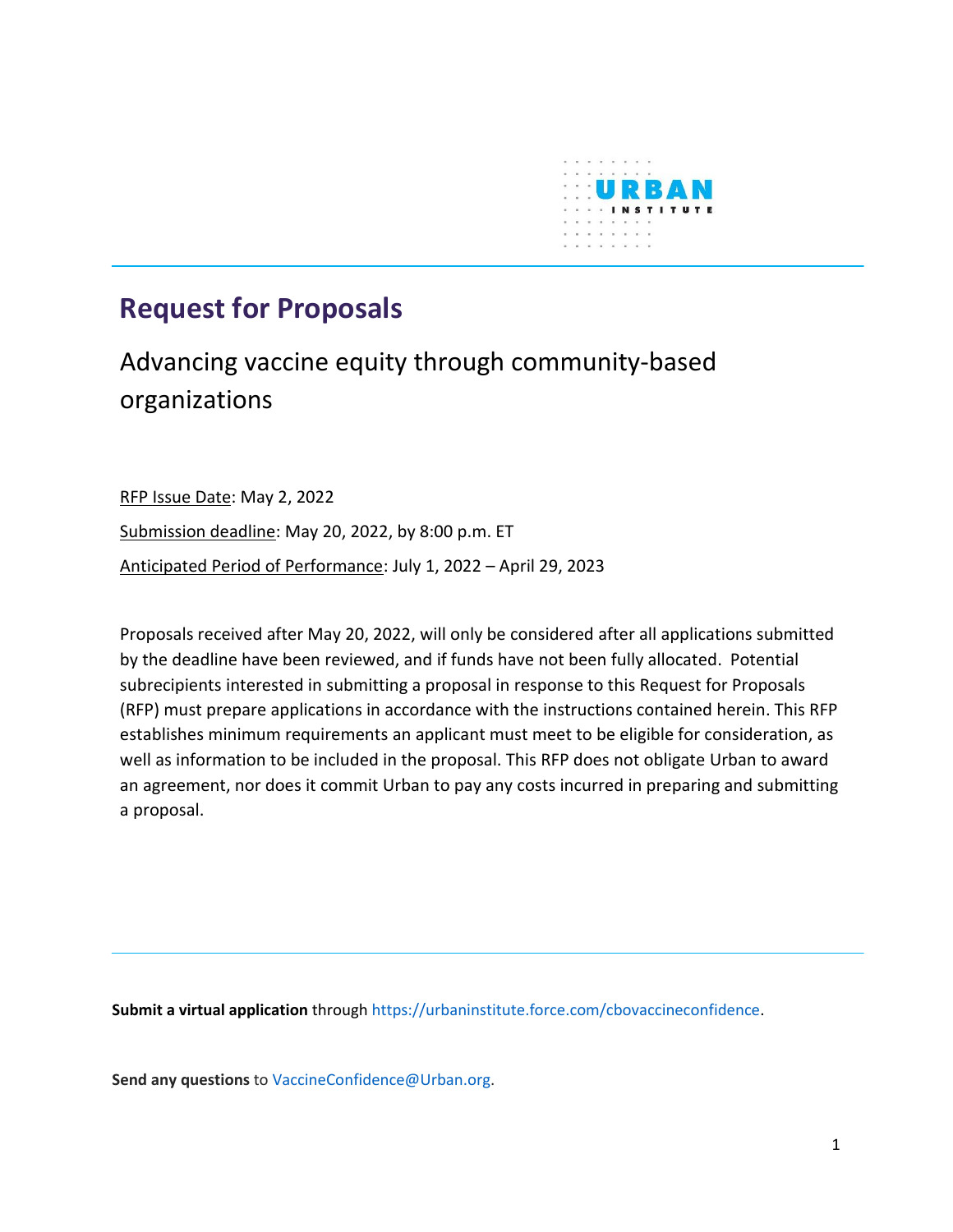# **SECTION I. FUNDING OPPORTUNITY DESCRIPTION**

#### *About the Urban Institute*

The Urban Institute (Urban) is a national, nonprofit research organization based in Washington, DC that provides data and evidence to help advance upward mobility and equity. We are a trusted source for changemakers who seek to strengthen decision making, create inclusive economic growth, and improve the well-being of families and communities. Since being commissioned by President Lyndon B. Johnson more than 50 years ago, Urban has delivered facts that inspire solutions—and this remains our charge today. For more information about us, go to urban.org.

#### *Vaccine Equity Background*

Vaccination is considered one of the most important public health achievements of the 20th century and continues to be a critical public health and resilience tool. However, the benefits of vaccination are not realized equally across the population of the United States. While adult vaccination coverage remains low nationally, there are significant geographic, racial, and ethnic disparities. Populations experiencing vaccination disparities are also disproportionately affected by COVID-19, at risk for serious illness from COVID-19, or at high risk for complications from influenza infection.

In early 2021, the Centers for Disease Control and Prevention (CDC) launched a grant program, [Partnering](https://www.cdc.gov/vaccines/health-equity/index.html) for Vaccine Equity (P4VE), to provide funding and technical assistance to national, state, and local community-based organizations (CBOs). The program supports activities tailored to specific communities that improve COVID-19 and influenza vaccine awareness, access, and confidence among adults of color in the US. The program is informed by CDC's framework, Vaccinate with [Confidence,](https://www.cdc.gov/vaccines/partners/vaccinate-with-confidence.html) which highlights strategies to strengthen vaccine confidence and prevent outbreaks of vaccinepreventable diseases in the US.

The Urban Institute is one of three national organizations<sup>1</sup> providing passthrough funding and technical assistance to CBOs. Urban conducted two rounds of Requests for Proposals (RFPs) in P4VE program year 1 (May 2021 to April 2022), selecting, in total, 29 CBOs from across the US. This RFP is part of the second year of Urban's P4VE program (May 2022 to April 2023).

#### *Funding Opportunity*

**The goal of this RFP** to select and support up to 20 CBOs in their efforts to reduce racial and ethnic disparities in adult COVID-19 and/or influenza immunization by expanding vaccine coverage, confidence, and access. CBOs will develop and implement health communication and community engagement strategies designed to increase COVID-19 vaccine confidence and acceptance among adults of color.<sup>2</sup>

**Awarded CBOs** will receive up to \$80,000 each to implement projects over a 10-month period of performance. They will also have the opportunity to receive free, one-on-one technical assistance from the Urban Institute, designed to support project implementation and build broader, long-term organizational capacity. CBOs will also be able to engage with a large, diverse learning community across

<sup>&</sup>lt;sup>1</sup> The other two are CDC Foundation and Community Catalyst.

 $2$  "Adults of color" are individuals aged 18 and older from racial and ethnic minority groups.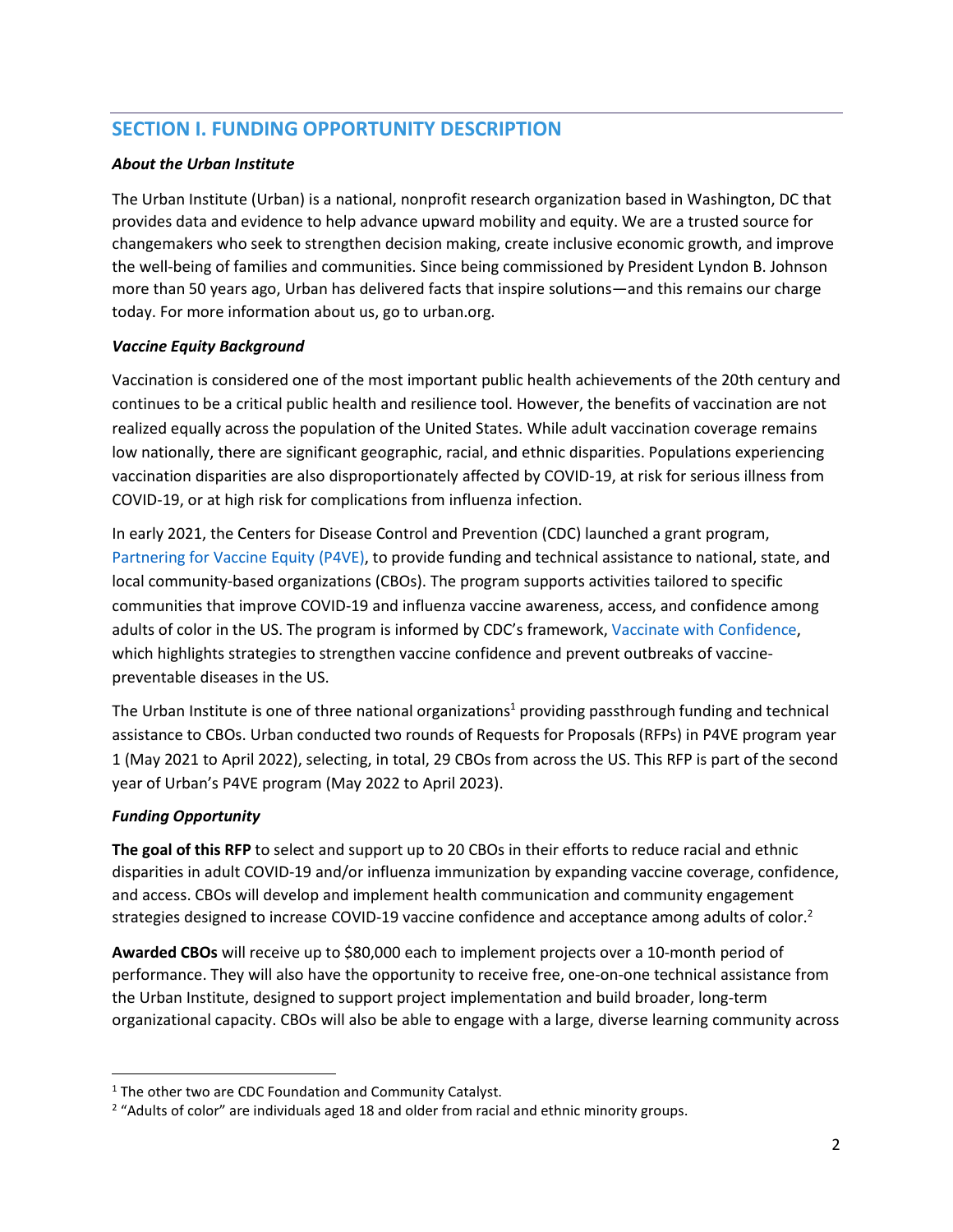the US, comprised of hundreds of other organizations working to address health disparities and advance equity in the COVID-19 vaccine rollout.

**Example activities** that would be eligible for funding include training trusted peer messengers; delivering locally appropriate, science-based messaging; partnering with a local health agency to improve vaccine dose access; countering misinformation by training facility and outreach staff; launching social media campaigns; and building data on barriers or drivers of vaccine hesitancy. Applicants are encouraged to propose projects or activities that are appropriate for their community and organization and which local data and experience suggest will be effective at improving vaccine equity and coverage.

## **SECTION II. ELIGIBILITY**

#### **Eligible applicants** are organizations that are

- (1) based and operating in the United States;<sup>3</sup>
- (2) nonprofit and tax-exempt under section 501(c)(3) of the Internal Revenue Code except for Colleges, universities, hospitals, health systems, or their fiscal sponsors;
- (3) not currently receiving funding through the IP21-2108 funding mechanism of the CDC's Partnering for Vaccine Equity program<sup>4</sup>

Examples of eligible applicants could include any number of CBOs, such as faith-based entities; vaccine advocacy organizations; public health focused associations; and civic, cultural, and social organizations that have the capacity to educate and engage communities of color who are at increased risk of getting COVID-19. CBOs should have demonstrated experience effectively engaging with at-risk populations in the community.

As stated above, colleges, universities, hospitals, health systems, or their fiscal sponsors are not deemed eligible for funding under this project. Federally qualified health centers (FQHCs) are eligible to apply but are not the primary focus audience under this RFP so are encouraged to also explore other funding streams specifically designed for FQHCs.

#### **Eligible projects** are those that

- (1) focus on unvaccinated adults  $(18+)$  of color;<sup>5</sup>
- (2) focus on vaccination for COVID-19, influenza, or both;

<sup>&</sup>lt;sup>3</sup> This includes organizations in any of the 50 states, the District of Colombia, or US territories. Foreign-based

organizations or US-based organizations proposing projects conducted in foreign countries are ineligible to apply. <sup>4</sup> You are not be eligible to apply if you are currently receiving funding through the IP21-2108 funding mechanism administered by the CDC Foundation or Community Catalyst. If, however, you have *previously* received IP21-2108 funding from CDC Foundation, Community Catalyst, or the Urban Institute *and* this funding has ended or will end before July 1, 2022, you are eligible to apply. If you have any questions about this please email: [VaccineConfidence@urban.org](mailto:VaccineConfidence@urban.org) 

 $<sup>5</sup>$  Although funded activities may benefit other population groups, due to the conditions of the source funding,</sup> competitive proposals must focus intentionally on adults of color.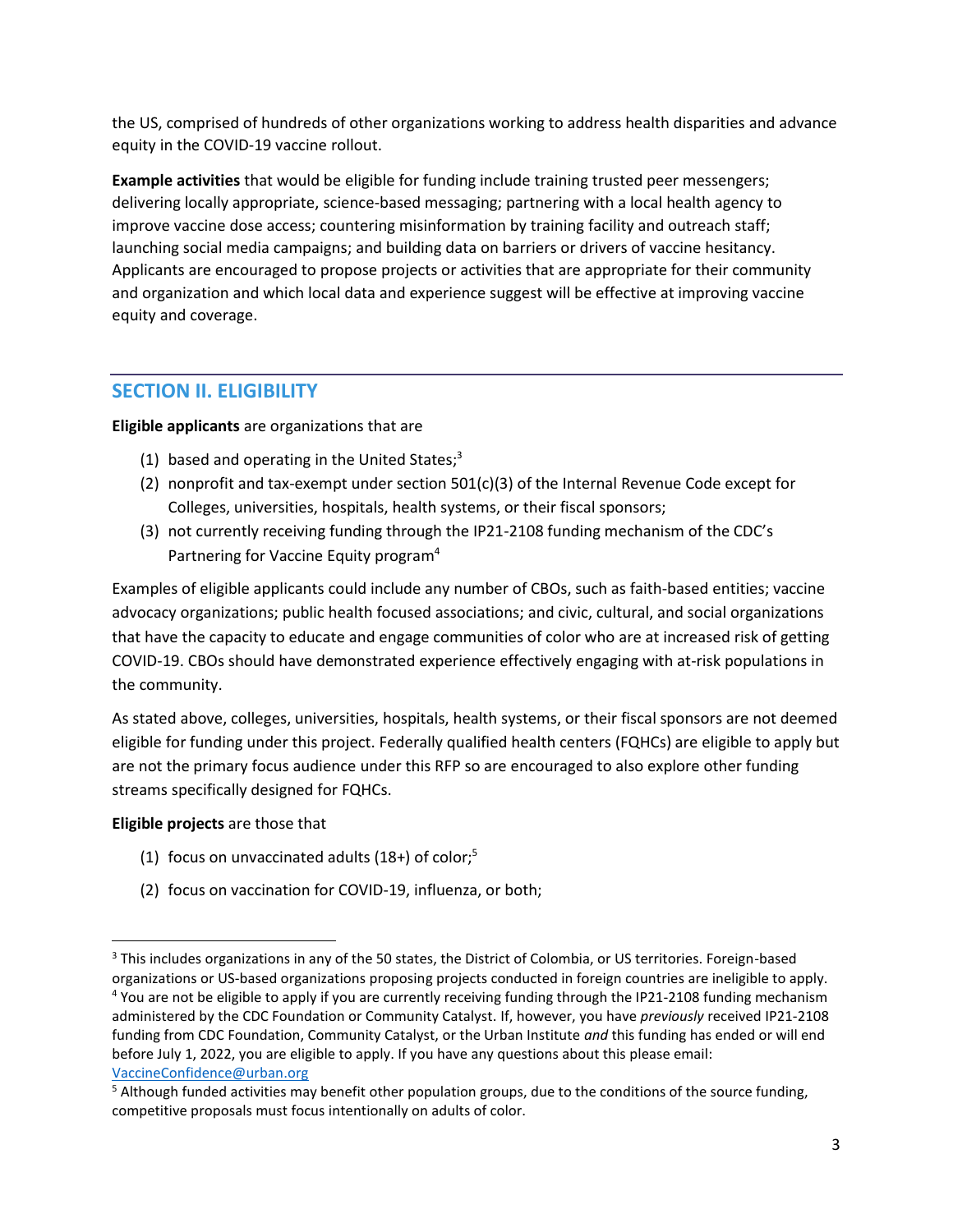- (3) address documented barriers to vaccine confidence and access; and
- (4) use a community-based approach that emphasizes engagement and appropriately tailors activities and materials to the focus population and context.

### **SECTION III. EXPECTATIONS OF AWARDEES**

This project will require consistent communication and partnership between Urban and the CBOs selected pursuant to this RFP. Organizations will enter into a formal subaward agreement with Urban, and l be expected to identify a responsive point of contact to l participate in regular meetings with Urban, submit quarterly performance reports (using a template designed by the CDC), implement project activities consistent with their approved proposal, and participate in learning opportunities.

## **SECTION IV. PROJECT TIMELINE**

The anticipated period of performance is July 1, 2022 through April 29, 2023 (10 months), and applicants should submit budgets and workplans that align with these dates.

| May 2, 2022                   | <b>RFP release</b>                                   |
|-------------------------------|------------------------------------------------------|
| May 12, 2022                  | RFP Q&A webinar (register here)                      |
| May 20, 2022, at 8:00 p.m. ET | <b>Application submission deadline (submit here)</b> |
| Early to mid-June             | Selection notification                               |
| July 1, 2022                  | Estimated project implementation start date          |
| April 29, 2023                | End of implementation period (10 months)             |

## **SECTION V. HOW TO APPLY AND APPLICATION ATTACHMENTS**

Interested parties should complete the following steps to submit an application:

- 1. Use [this](https://urbaninstitute.force.com/cbovaccineconfidence) link to **create an account on the Urban Institute grants portal**.
	- a. Once you create your account, navigate to "Funding Program" at the top of the screen and find the "Partnering for Vaccine Equity" opportunity.
- 2. You will be prompted to **enter basic organizational information** such as name, address, employer identification number/tax ID, unique entity ID issued by the federal government,<sup>6</sup> and points of contact. Then, you will be prompted to save your application.

<sup>&</sup>lt;sup>6</sup> All entities receiving federal funds must obtain a unique entity ID (UEI) upon registering through the federal government's website at SAM.gov located [here.](https://sam.gov/) Organizations already registered in SAM previously with a DUNS number can access their UEI which was automatically assigned by following the steps on [this page](https://www.fsd.gov/gsafsd_sp?id=kb_article_view&sysparm_article=KB0041254&sys_kb_id=875189f21bee8d54937fa64ce54bcbaa&spa=1) at SAM.gov. If your organization has not yet obtained its UEI by the deadline for proposal submissions, indicate this with a "TBD" in this field; note that Urban cannot issue a subaward to any organization without this number or registration on SAM.gov so this should be completed as soon as possible.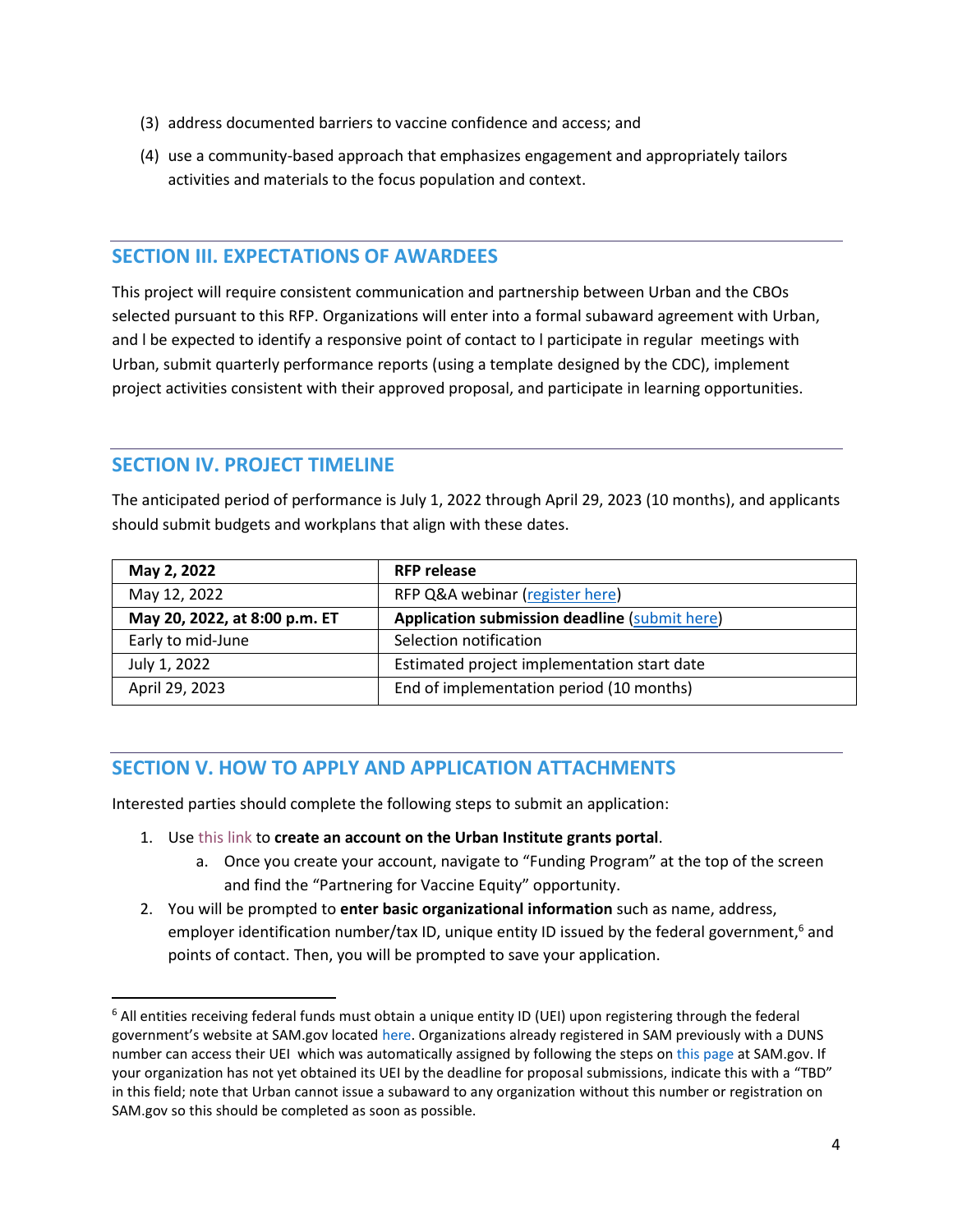- 3. Next, you will be taken to a summary of your information. At the bottom of the page, you should **upload the following attachments**:
	- a. Proposal narrative (.doc, .docx, or .pdf format) (see details in Section VI below on what to include)
	- b. Project budget using this [template](https://urbanorg.box.com/s/uijvgwiv2pihp5fv90fg3q1m3qs269t1) and a budget narrative (see Section VII below)
	- c. A copy of your organization's annual operating budget and most recent audited financial statement $7$
	- d. A copy of your Internal Revenue Service determination letter
	- e. Federally negotiated indirect cost rate agreement (NICRA), if applicable (see Section VII. for more information on these costs including what is allowable without a NICRA).
- 4. Select "Submit" to **submit your application**. You will receive an email confirmation.

If you encounter technical difficulties at any stage, please email [VaccineConfidence@Urban.org.](mailto:VaccineConfidence@Urban.org)

## **SECTION VI. PROPOSAL NARRATIVE**

Although there is no set maximum for the length, as a guide and based on previous subawards, proposal narratives are generally 12,000 characters or less (roughly 4 single spaced pages). Proposal narratives should include the following information:

- **Community context and organizational capacity.** In this section, detail the community served by your organization and provide specifics to support your status as a trusted, capable, and experienced community partner.
	- i. What has been the impact of COVID-19 or influenza on your community? You may include data on risk factors and vaccination rates in your area.<sup>8</sup>
	- ii. What is your organization's mission? What activities do you conduct, and who do you serve?
	- iii. What prior experience or relationships does your organization have that would make you a trusted community partner capable of implementing this project? $9^{\circ}$
- **Project plan.** In this section, detail the goals, activities, and mechanics of your proposed project and why you think it will be effective.
	- i. What population(s) will your project focus on? (Provide zip codes or county name(s) and basic demographic information.) Why are you focusing on this population?
	- ii. What are your proposed project goals and activities? This should address why your plan is feasible.

 $<sup>7</sup>$  If an audited financial statement is not available, upload a copy of your most recent annual financial report</sup> and/or Form 990. Additional information may be required for organizations selected for participation.

<sup>8</sup> See, for instance[, https://covid.cdc.gov/covid-data-tracker/#county-view.](https://covid.cdc.gov/covid-data-tracker/#county-view)

<sup>&</sup>lt;sup>9</sup> For instance, do you have demonstrated organizational experience engaging and educating community stakeholders, leading health equity initiatives, and/or collaborating with public health agencies or other local organizations? If you don't have health equity experience and capabilities, how does the experience and capacity you do have translate to this project?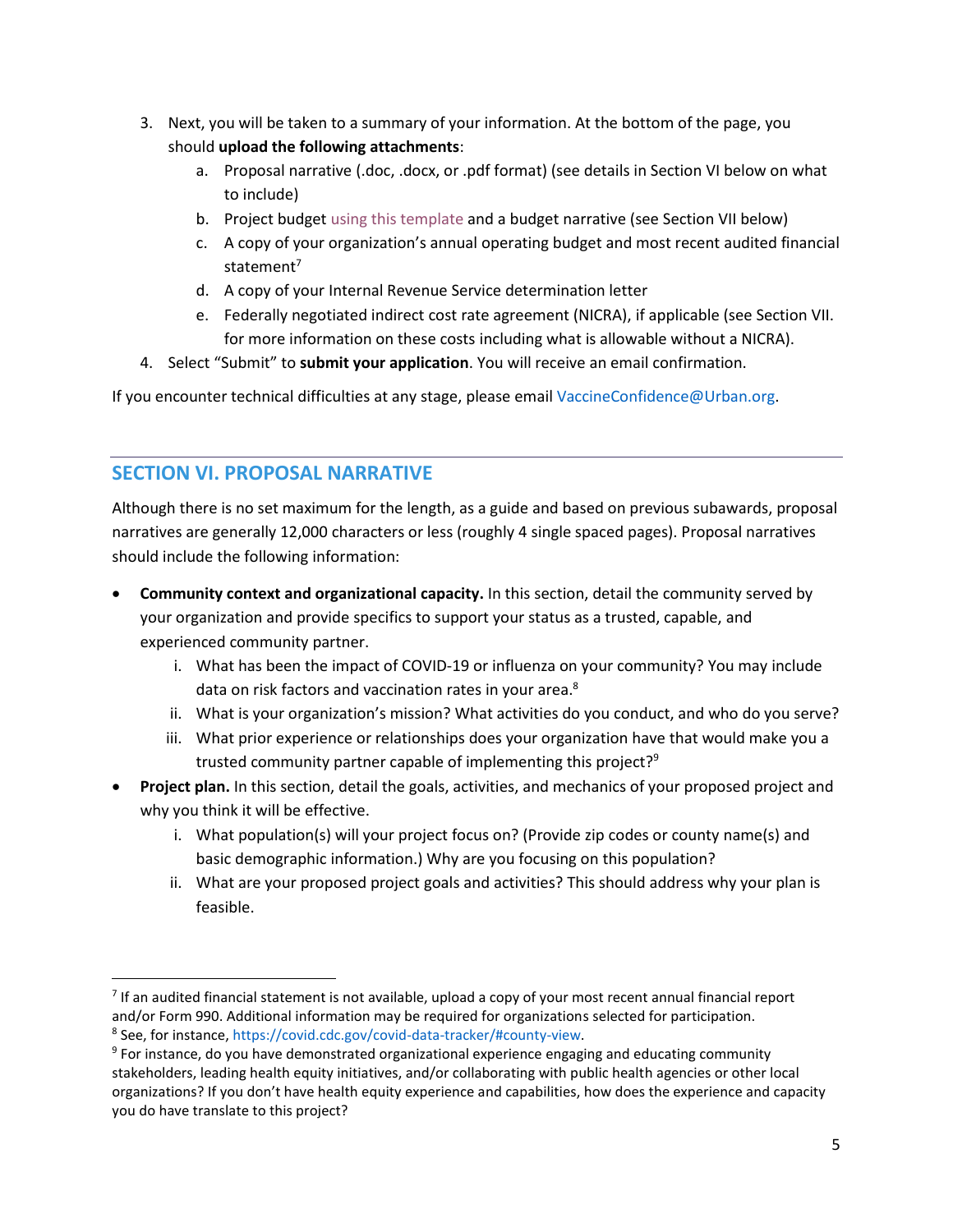- iii. Why will your approach and strategy be effective at improving vaccine confidence and coverage (rates)?
- **Outputs and outcomes.** In this section, quantify your estimated impact and describe how you plan to measure that.
	- i. How many individuals do you estimate to be reached by your activities?
	- ii. What are the anticipated direct, tangible outputs of your activities?
	- iii. What are the anticipated outcomes (i.e., changes anticipated to occur in people or conditions as a result of the activities and outputs by the end of the grant term)?
	- iv. How will you measure these outputs and outcomes?

# **SECTION VII. BUDGET AND BUDGET NARRATIVE**

**Budget.** Applicants must include a budget that outlines proposed expenditures for the project implementation period that uses [this template.](https://urbanorg.box.com/s/uijvgwiv2pihp5fv90fg3q1m3qs269t1) Line items should be categorized according to your organization's policies and procedures (e.g., some agencies may include rent as a direct cost, while others may include as a part of its indirect costs, etc.). The total budget must not exceed \$80,000.

**Budget narrative.** Please provide a separate budget narrative document to correspond to the line-item estimates in your budget. This narrative should include justifications for the costs, assumptions, and methodologies relevant to the cost components. If such costs are a part of the submitted budget, consider the following in your narrative:

- **Salaries and wages.** Detail each position and relevancy to your project. Note, this section should include personnel employed by your agency only; staff from partnering organizations, consultants, and other contractors should be detailed in the subcontract line item.
- **Fringe benefits.** Include numerical rate and description of components (e.g., health insurance, FICA, pension, etc.); or attach most recent indirect cost rate agreement if fringe rate is incorporated therein.
- **Subcontracts and consultants.** Detail services to be procured outside your organization; include justification for each and explain how the cost estimate was derived.
- **Other direct costs.** Provide justification and breakdown of each cost (e.g., supplies, equipment, incentives, etc). If including travel, provide the travel purpose, destinations, and estimates for airfare, lodging, etc. per person. Travel costs must be applied in accordance with your organization's established travel policies and procedures which must also meet the requirements of 45 CFR Part 75.474.
	- **Direct costs that are unallowable** under the conditions of the P4VE program as specified by CDC include the following:
		- i. food and beverage
		- ii. personal protective equipment
		- iii. actual vaccine doses and booster shots
		- iv. testing kits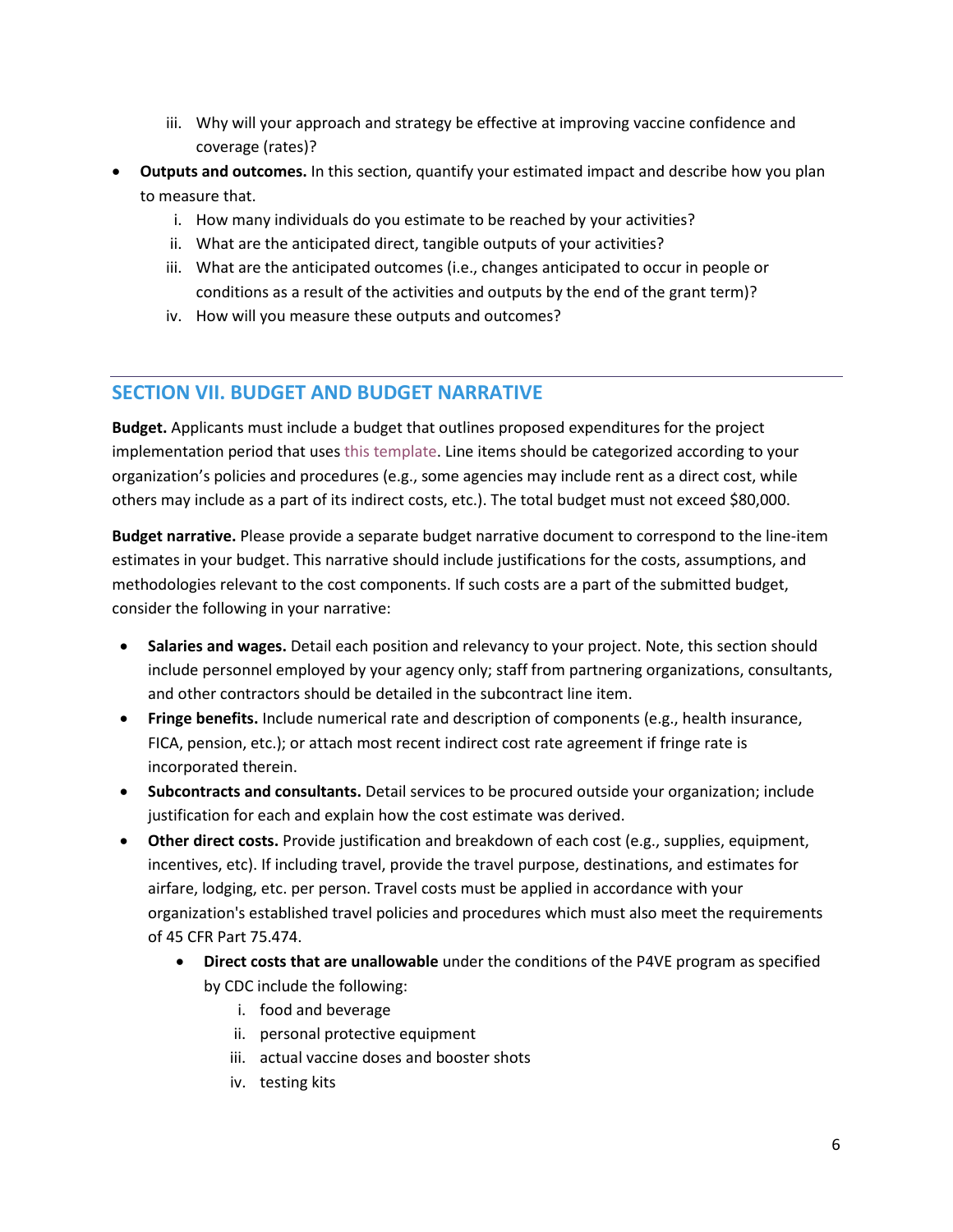- v. financial incentives to get vaccinated $10$
- **Indirect costs.** If your organization has an approved federally recognized negotiated indirect cost rate agreement (NICRA) with the Federal Government, this rate can be used and the current NICRA provided as justification for any indirect costs included in your budget. In the absence of a rate agreement, your agency can elect to use a de minimis rate of 10 percent of modified total direct costs (MTDC). Your narrative should indicate the proposed use of the de minimis rate, but no documentation is required to further justify its use. Please note that as described in § 200.403, costs must be consistently charged as either indirect or direct costs but may not be double charged or inconsistently charged as both.

## **SECTION VIII. APPLICATION SELECTION CRITERIA**

Applications will be reviewed by a selection committee to ensure requirements outlined in this RFP are met; proposal narratives specifically will be scored using the rubric below.

| <b>Domain</b>                                                               | <b>Selection Criteria</b>                                                                                                                                                                                                                                                                                                                                              | <b>Score</b> |
|-----------------------------------------------------------------------------|------------------------------------------------------------------------------------------------------------------------------------------------------------------------------------------------------------------------------------------------------------------------------------------------------------------------------------------------------------------------|--------------|
| Organizational<br>mission,<br>populations<br>served, and<br>past experience | clarity of goals and alignment of goals with activities<br>description of demographics and relevant health characteristics of<br>the at-risk populations in the community<br>demonstrated experience engaging community stakeholders in the<br>development of community-driven, culturally appropriate<br>initiatives and education campaigns                          | 35<br>points |
| Project plan                                                                | compelling, realistic, and evidence-based approach and activities<br>to address a clearly defined problem<br>detailed description of how your organization will engage the<br>community in all aspects of the program and who specifically your<br>partners will be throughout the program<br>feasibility of the proposed plan                                         | 35<br>points |
| Clear outputs,<br>outcomes, and<br>impact (M&E)                             | clear and realistic estimates of the project's anticipated results,<br>including number of individuals that will be reached and expected<br>outputs and outcomes<br>clear system proposed to track these performance measures<br>evidence that the organization has tracked performance before<br>$\bullet$<br>and embraces a data-driven performance management model | 15<br>points |

 $10$  However, other incentives (e.g., for participation in a survey, focus group, or educational event) are allowable under the P4VE program so long as each incentive is under \$100. These incentives must have a clear, justifiable rationale which should be detailed in the budget narrative.